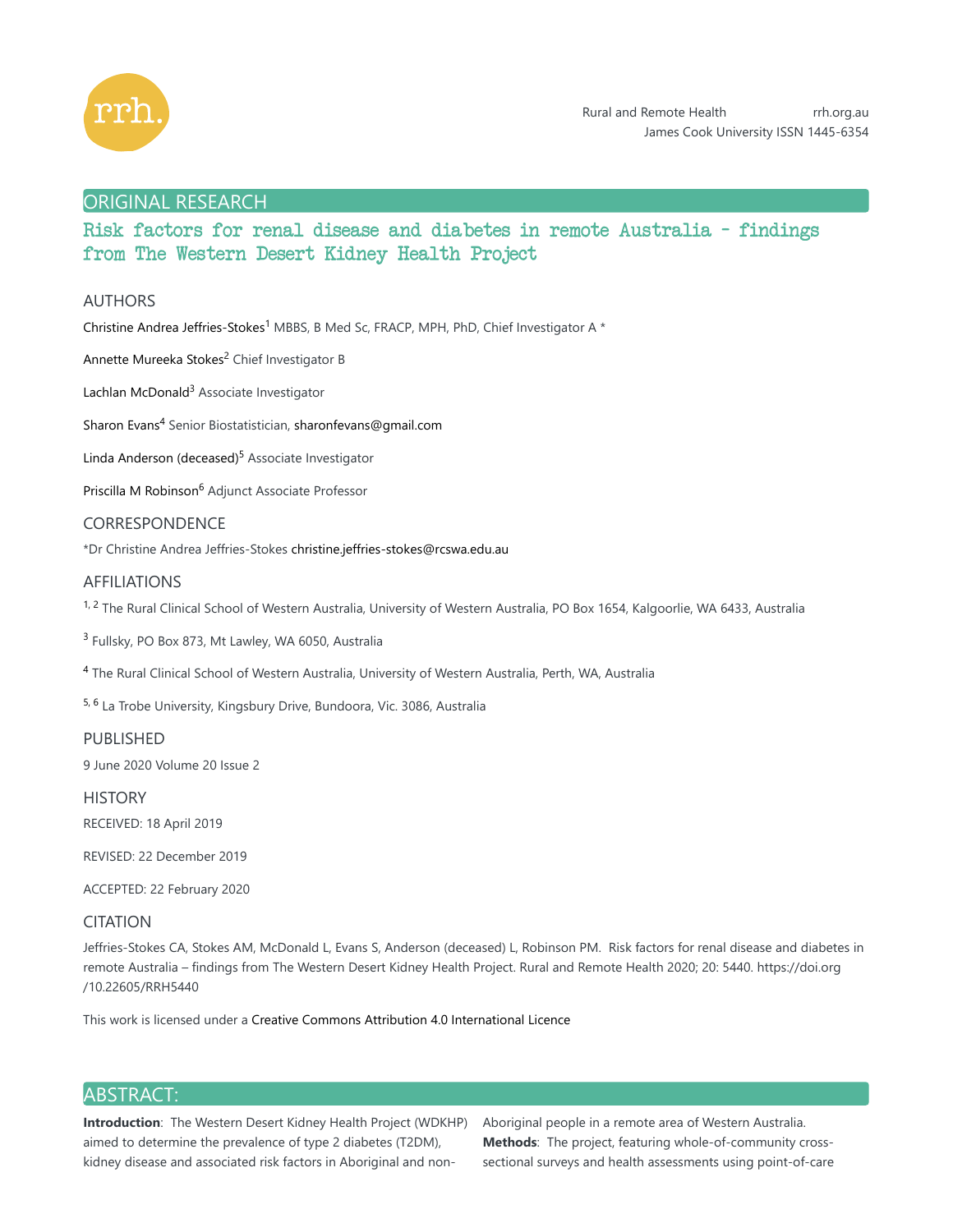testing, was conducted in five small towns and six remote Aboriginal communities in the Goldfields of Western Australia between 2010 and 2014. Initial health assessments were completed by 597 adults (424 Aboriginal) and 502 children (393 Aboriginal). This included almost 80% of the Aboriginal population. All non-Aboriginal people residing in the six remote Aboriginal communities participated.

**Results**: Risk factors for renal disease and T2DM were present in participants of all ages, including children as young as 2 years. There was no significant difference between Aboriginal and non-Aboriginal children. Aboriginal and non-Aboriginal adult participants had twice the burden of T2DM than the standard Australian population. More than 12% of all children had elevated albumin–creatinine ratio (ACR). Adults had markers of kidney disease at higher rates than expected: 51% of Aboriginal adults and 27% of non-Aboriginal adults had at least one marker of kidney disease (haematuria, proteinuria or elevated ACR). Aboriginal women were the highest risk group (32% T2DM, 40% elevated ACR). Haematuria and low urine pH were common findings, 21% of people had haematuria (greater than trace) and Keywords:

71% had urine pH of 6 or less; there was no difference in this finding between Aboriginal and non-Aboriginal people. **Conclusion**: The WDKHP found higher than expected rates of risk factors for T2DM and renal disease compared with Australian Bureau of Statistics rates for Australian Aboriginal and non-Aboriginal adults and children, with Aboriginal women the highest risk group. The rates for non-Aboriginal participants were higher than expected, suggesting exposures in common might be more important than ethnicity.

The high prevalence of aciduria and haematuria found in both Aboriginal and non-Aboriginal participants in this study suggests that factors contributing to a chronic metabolic acidosis and inflammation or irritation of the urinary tract need to be explored. Drinking water quality in this remote area is known to be poor and may be an important contributing factor. Many of the contributing factors are potentially modifiable – such as water quality, food supply, exercise opportunities and living conditions – offering scope for interventions to reduce the risk and burden of these diseases.

Australia, Indigenous, nitrate contamination, renal disease, type 2 diabetes, water

# FULL ARTICLE:

### **Introduction**

The increasing burden of kidney disease and type 2 diabetes mellitus (T2DM) is a worldwide problem, especially for remote and Indigenous populations<sup>1-3</sup>.

The average life expectancy at birth of Aboriginal Australians is significantly lower than for non-Aboriginal Australians (by at least 8 years) and the disparity is more marked in remote areas<sup>4,5</sup>. Contributing factors to this reduced life expectancy are the effects of T2DM, kidney disease, their associated conditions and complications<sup>4</sup>.

At the time of this study the estimated prevalence of T2DM in Australian Aboriginal people ranged from 8.2% to 20.8% and estimated prevalence of impaired glucose tolerance ranged from 4.7% to 21.1%<sup>4,6</sup>. Prevalence increases with age and remoteness for both Aboriginal and non-Aboriginal people<sup>3,7</sup>. Aboriginal women are reported to be at particular risk<sup>7</sup>. Obesity, T2DM, albuminuria, hypertension, nephritis, poverty and living in remote locations are associated with increased risk of kidney disease, particularly for Aboriginal people<sup>4,6,8</sup>.

Prior to this study T2DM had been found to be the leading cause of avoidable mortality for Aboriginal residents of the Goldfields region of Western Australia, accounting for 20% of deaths<sup>9</sup>. Diseases of the kidney accounted for almost 6% of avoidable mortality<sup>9</sup>. The Goldfields has been estimated to have the second highest rate of end-stage renal disease in Australia<sup>10</sup>. There has been very little exploration of the possible reasons for this disparity.

The primary aim of the Western Desert Kidney Health Project

(WDKHP) was to determine the prevalence of T2DM, kidney disease and the risk factors for these diseases in Aboriginal adults and children in a remote area of Western Australia. This study also compared the prevalence for non-Aboriginal adults and children living in the same locations, and national rates.

### **Methods**

This study was conducted in the Goldfields and Western Desert, which starts 500 km east of Perth and extends 2000 km to the border with South Australia. Kalgoorlie is the only sizable town (30 000 people) (Fig1). The study communities were small and in remote and very remote areas of Australia, with extremes of temperature, weather and facilities, so the practical challenges were great and the number of participants relatively small (Fig2).

The study included six remote Aboriginal homeland communities with populations between 15 and 200 people. In homeland communities access is restricted to Aboriginal people with cultural connections to the area and people providing services such as teachers, nurses and administration staff. The study also included five small outback towns with populations from 180 to about 900 people. The residents of these towns include Aboriginal and non-Aboriginal people and families who choose to live in the region as well as government workers, people who work at the surrounding mines, people who provide services to the mines and community and some residents who commute to larger centres for work.

The WDKHP featured whole-of-community cross-sectional surveys and health assessments using point-of-care (POC) testing. It was conducted in five towns and six remote Aboriginal communities over lands of people of Western Desert language groups – primarily Wongutha, Mulba-Ngadu and Anangu-Pitjantjatjara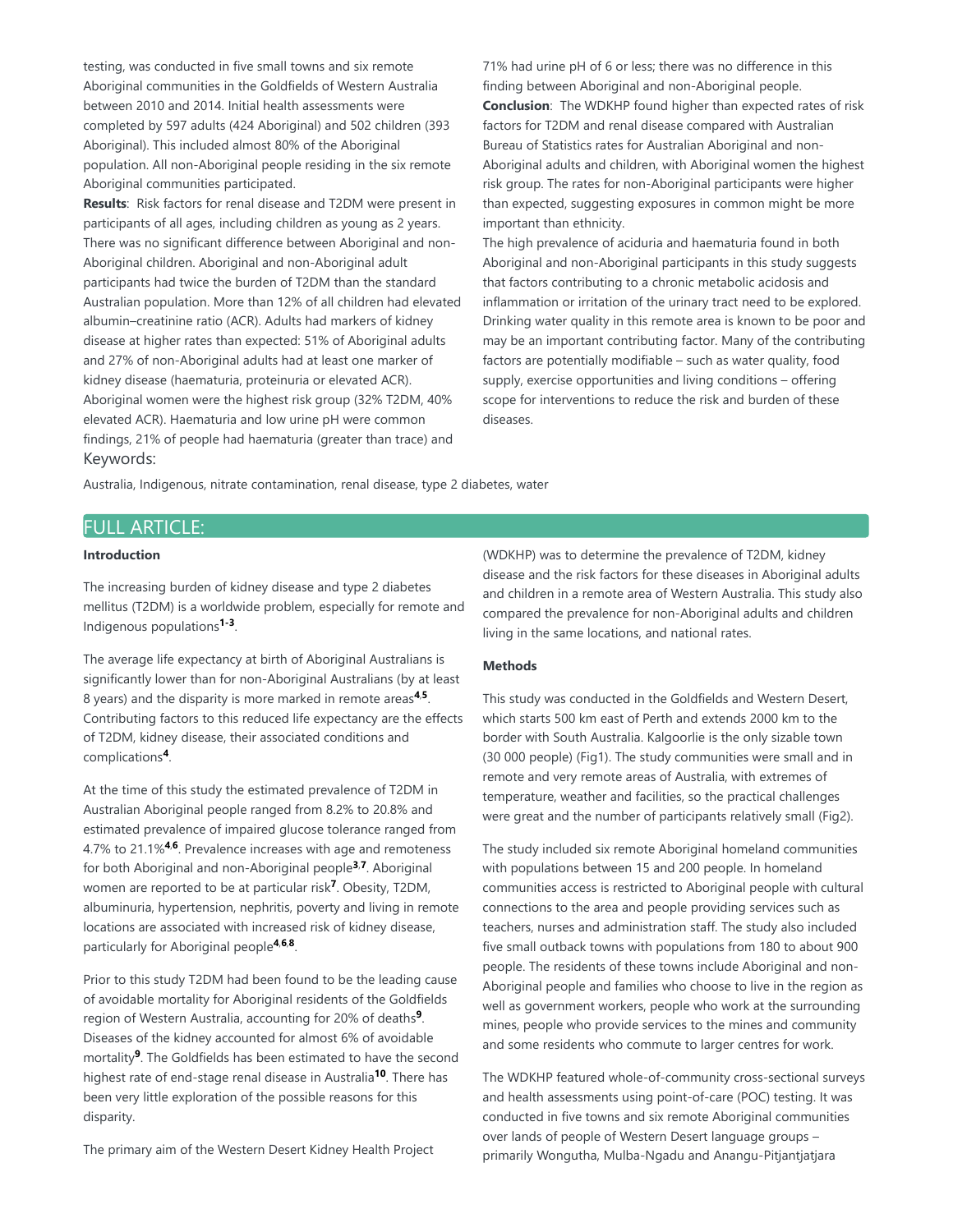language groups. The major regional town, Kalgoorlie, was not included in the study as it is more than 10 times larger than even the largest town in this study, has a very different pattern of service provision and the methods used in this study would not

have been applicable.

Participation was offered to all people regardless of age or ethnicity (Fig2).



**Figure 1: Map of the Western Desert Kidney Health Project study area.**



**Figure 2: Western Desert Kidney Health Project Data collection in a remote Western Australian town.**

### *Public involvement and consent*

The team was led by an experienced Aboriginal researcher (AS) who has cultural seniority in the tribal groups of the region. Extensive consultation with, involvement of and communication with participants and their communities was a feature of project design and occurred at all stages of the project<sup>11</sup>. At enrolment participants and families were provided with verbal and written information about the study. Participants completed a written consent form or, where literacy prevented completion of the form, verbal consent was documented. Parents or guardians gave consent for children. The children were asked for assent and given the opportunity to withdraw from the study.

### *Data sharing*

Several very small Indigenous communities are involved in this study. The communities and individuals could potentially be identified from the data, and the communities have been assured that their confidentiality and privacy would be protected as a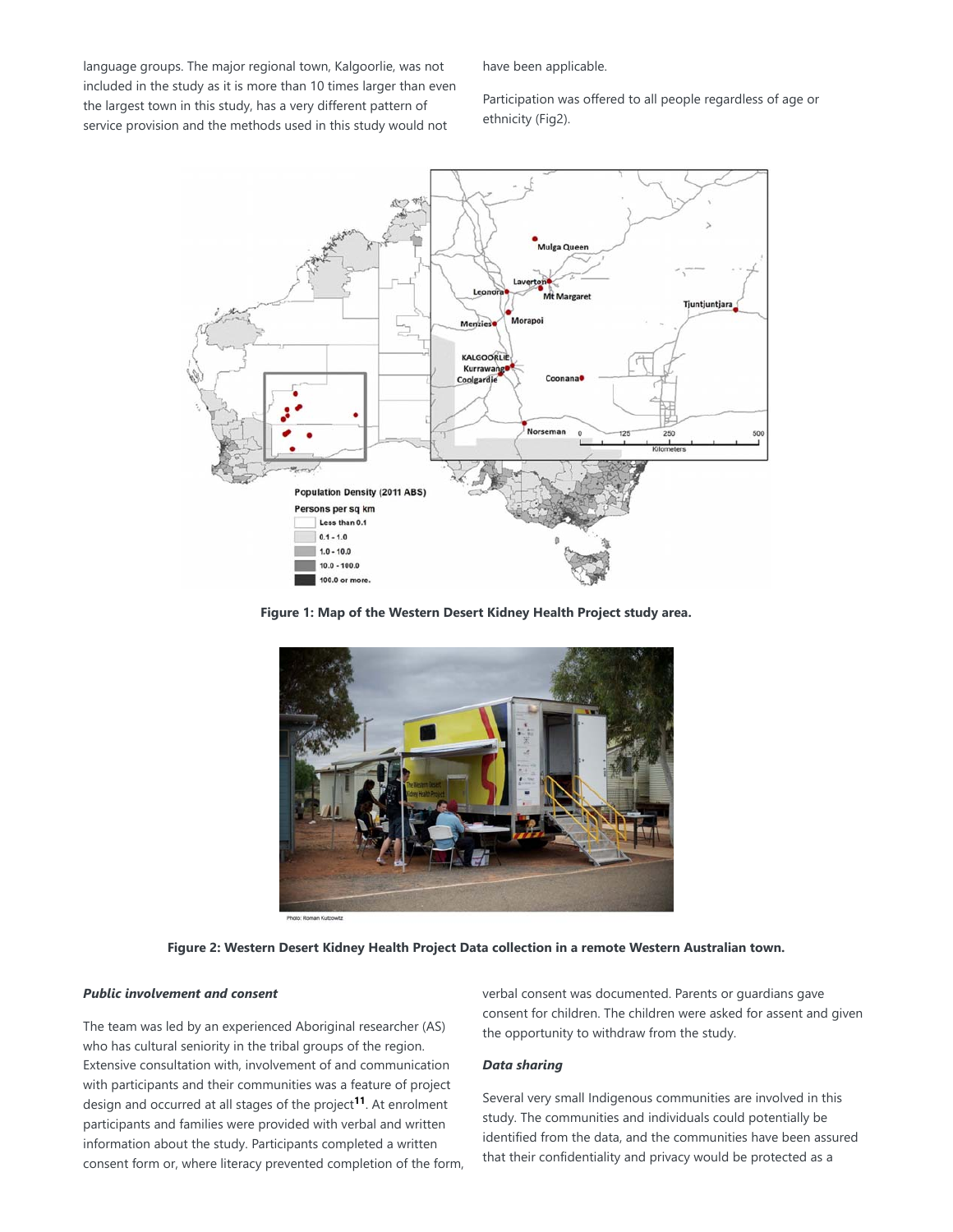condition of their consent to participate in the study. Application to the West Australian Aboriginal Health Ethics committee and the research team would be required for researchers who meet the criteria for access to confidential data to be given permission to access the data for this study.

### *Data collection*

Starting in 2010 a mobile research team, including AS, Aboriginal health workers, doctors, collaborating researchers, artists and medical students, spent 2–3 weeks annually for 3 years in each of the study localities. The team travelled with a four-wheel-drive Clinic on Wheels and a support vehicle to transport equipment to support innovative community engagement strategies<sup>11</sup>.

There was good participation from Aboriginal people and others who came into direct contact with the study team. In the remote Aboriginal homeland communities everyone who was present during the testing participated in the study. In the remote towns participation was very good from people who were there during the day, especially for children attending school. People who were elsewhere for work were not available to participate in the study, and the numbers are difficult to estimate.

After consent was obtained, participants or their carers answered a questionnaire to record medical, family and dietary history followed by a clinical assessment and investigations using POC machines: *Accutrend GC* (Boehringer Mannheim) *for blood sugar*, DCA Vantage (Bayer) for ACR and glycated haemoglobin (HbA1c), and Clinitek Status (Bayer) for urinalysis. The Bega Garnbirringu Aboriginal Health Service Quality Assurance Team calibrated the POC machines after each community visit.

POC tests were performed immediately and samples disposed of in keeping with cultural beliefs that required no samples be taken away or kept. Participants did not have to undress for testing (also an important cultural requirement) – skin infection was assessed by self-report and examination of exposed areas. Acanthosis nigricans was used as a clinical indicator of hyperinsulinism and was assessed by examination of the axilla and back of the neck<sup>12</sup>.

Height and weight were measured with a personal weighing scale and stadiometer. Adults were categorised as underweight (body mass index (BMI) <18.5 kg/m<sup>2</sup>), normal (BMI 18.5–24.9 kg/m<sup>2</sup>), overweight (BMI 25.0–29.9 kg/m<sup>2</sup>) or obese (BMI > 30 kg/m<sup>2</sup>). Agespecific values were used to classify children as underweight, normal, overweight or obese<sup>13</sup>. Participants with history, current treatment or HbA1c >6.5% on screening were considered to have T2DM<sup>14</sup>.

Three blood pressure measurements were taken using electronic blood pressure machines with appropriate size cuffs (Omron IA1B). After exclusion of obvious errors, measurements were converted to an estimated mean arterial pressure: MAP =  $((2 \times \text{diastolic}) +$ systolic)/3). The minimal value for MAP of the three measurements was then identified to be the most appropriate blood pressure. Adult participants with history, existing diagnosis or confirmed current systolic ≥140mmHg systolic or ≥90mmHg diastolic were considered to have hypertension. Children found to have systolic

and/or diastolic blood pressures above the 95th percentile for age were considered to be hypertensive<sup>15</sup>.

Normal albumin–creatinine ratio (ACR) for adults was <2.5 mg/mmol, elevated was considered to be 2.6–25 mg/mmol, and high was >25 mg/mmol. For children, ACR <3.5 mg/mmol was considered to be normal.

Data were recorded onto paper data sheets and later entered into a database constructed using EpiData v3.1(EpiData; http://www.epidata.dk) and exported to SAS v9.3(SAS Institute; http://www.sas.com). Participants were given immediate verbal and written feedback about their results. Those found to have abnormal results were referred to the doctor or health clinic of their choice for further investigation. Combined results were provided to the community at the end of each residency.

#### *Statistical methods*

Analyses for adults and children were carried out separately. Categorical factors were tested for associations with Aboriginality and gender using  $\chi^2$  or Fisher's exact test. Recategorised BMIs were compared using the Mantel–Haenszel test of association, and age was compared using the Kruskal–Wallis test because they were not normally distributed. Standardised morbidity ratios (SMRs) were calculated using the direct method adjusted for age separately for Aboriginal and non-Aboriginal participants for all variables where this information was available from national standards. Variables were included in the logistic regression for multivariate comparisons if the univariate association was *p*<0.2 and retained in the model if the adjusted significance was *p*<0.15. Variables not meeting these criteria are not included in the tables. All analyses were made using SAS.

#### *Ethics approval*

Ethics approval for this project was given by the Western Australian Aboriginal Health Ethics Committee (ref 287 05/10) and the University of Western Australia Human Research Ethics Committee (ref RA/4/1/4315).

#### **Results**

This article presents information from the initial health assessments for all participants (Tables 1–3). Data collection was more than 93% complete; however, at times extreme temperatures affected the POC machines, resulting in missing data for some denominators.

Using 2011 Australian Bureau of Statistics (ABS) estimates of the population in the study region, 79% (817/1035) of the Aboriginal population and 11% (282/2475) of the non-Aboriginal population completed at least one health assessment<sup>16</sup>. All non-Aboriginal people living in remote communities participated in the study (Table 1).

All Aboriginal adult participants were born in Western Australia; 95.8% had spent their childhood in the Goldfields. Of the non-Aboriginal adults 91.5% had grown up in an urban centre (*p*<0.001). At the time of participation 34.5% of Aboriginal and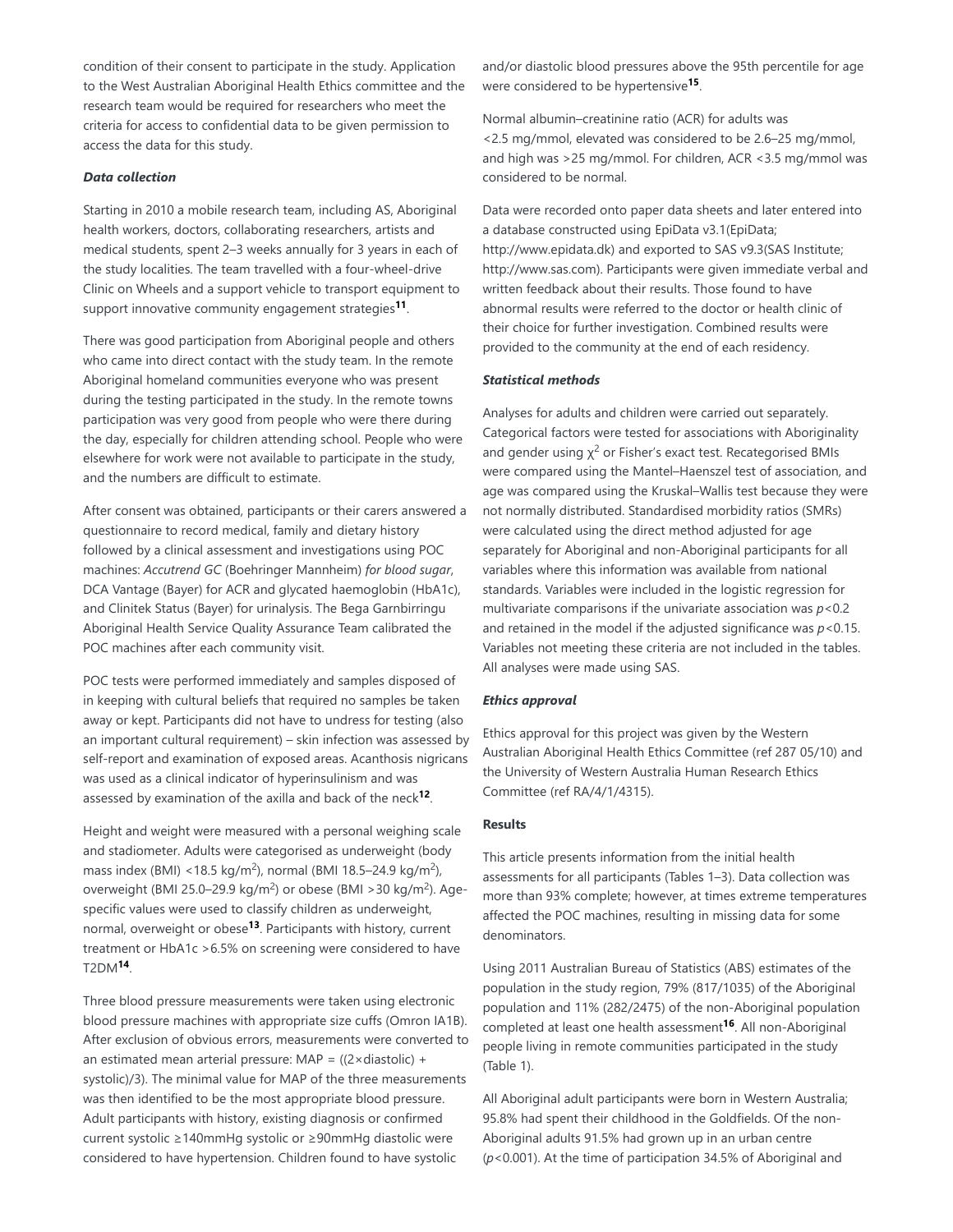9.8% of non-Aboriginal adult participants were living in remote communities. Most of the Aboriginal children in this study (95.9%) had spent their lives in rural or remote areas whereas 61.4% of

non-Aboriginal children, although currently residing in a remote area, reported spending the majority of their lives in urban areas.

**Table 1: Western Desert Kidney Health Project participant demographic characteristics**

| Characteristic            |                                | Women                       |         |                                | Men                        |          | Children                |                             |         |  |
|---------------------------|--------------------------------|-----------------------------|---------|--------------------------------|----------------------------|----------|-------------------------|-----------------------------|---------|--|
|                           | <b>Aboriginal</b><br>$(n=250)$ | Non-Aboriginal<br>$(n=106)$ | p-value | <b>Aboriginal</b><br>$(n=174)$ | Non-Aboriginal<br>$(n=67)$ | p-value  | Aboriginal<br>$(n=393)$ | Non-Aboriginal<br>$(n=109)$ | p-value |  |
| Age, median (IQR)         | $39(28 - 50)$                  | 42 (31-53)                  | 0.049   | $37(27-47)$                    | $52(42 - 60)$              | < 0.0001 | $10(7-13)$              | $10(7-12)$                  | 0.08    |  |
| Childhood home, n(%)      |                                |                             |         |                                |                            |          |                         |                             |         |  |
| Goldfields                | 238 (95.2)                     | 10(9.4)                     |         | 168 (96.6)                     | 6(9.0)                     |          | 377 (95.9)              | 42 (38.5)                   |         |  |
| Perth                     | 12(4.8)                        | 41 (38.7)                   |         | 6(3.4)                         | 23(34.3)                   |          | 16(4.1)                 | 54 (49.5)                   |         |  |
| Other                     | 0                              | 55 (51.9)                   |         | 0(0)                           | 38 (56.7)                  |          | 0(0)                    | 13 (11.9)                   |         |  |
| Locality, $n\frac{6}{6}$  |                                |                             |         |                                |                            |          |                         |                             |         |  |
| Remote community          | 85 (34.0)                      | 10(9.4)                     |         | 70 (40.2)                      | 7(10.5)                    |          | 127 (32.3)              | 8(7.3)                      |         |  |
| Remote town               | 165 (66.0)                     | 96 (90.6)                   |         | 104 (59.8)                     | 60 (89.5)                  |          | 266 (67.7)              | 101 (92.7)                  |         |  |
| IQR, interquartile range. |                                |                             |         |                                |                            |          |                         |                             |         |  |

*Age*

Non-Aboriginal men and women taking part in the study were older than the Aboriginal participants. The age of the youngest participant was 8 months. The age distribution for Aboriginal and non-Aboriginal girls was similar although the Aboriginal boys were slightly older than the non-Aboriginal boys.

#### *Biomedical markers*

Biomedical markers are presented in Table 2.

| <b>Unaracteristic</b> |                         | <i><b>AAQUIGU</b></i> |                             |      |           | меп                     |      |                            |                |                    | unnaren                 |      |                             |             |                   |
|-----------------------|-------------------------|-----------------------|-----------------------------|------|-----------|-------------------------|------|----------------------------|----------------|--------------------|-------------------------|------|-----------------------------|-------------|-------------------|
|                       | Aboriginal<br>$(n=250)$ |                       | Non-Aboriginal<br>$(n=106)$ |      | p-value   | Aboriginal<br>$(n=174)$ |      | Non-Aboriginal<br>$(n=67)$ |                | p-<br>value        | Aboriginal<br>$(n=393)$ |      | Non-Aboriginal<br>$(n=109)$ |             | p-<br>value       |
|                       | $\boldsymbol{n}$        | $\%$                  | n                           | $\%$ |           | n                       | $\%$ | n                          | %              |                    | $\overline{ }$          | ℁    | n                           | %           |                   |
| BMI                   |                         |                       |                             |      |           |                         |      |                            |                |                    |                         |      |                             |             |                   |
| Underweight           | 10                      | 4.2                   | 4                           | 3.9  | $0.0011*$ | 5                       | 3.0  | $\mathbf 0$                | $\overline{0}$ | $0.027*$           | 52                      | 14.3 | 13                          | 13.05       | $0.61*$           |
| Normal                | 40                      | 16.8                  | 36                          | 35.3 |           | 55                      | 32.9 | 13                         | 21.0           |                    | 211                     | 57.8 | 56                          | 56.0        |                   |
| Overweight            | 57                      | 24.0                  | 24                          | 23.5 |           | 54                      | 32.3 | 23                         | 37.1           |                    | 57                      | 15.6 | 18                          | 18.0        |                   |
| Obese                 | 131                     | 55.0                  | 38                          | 37.3 |           | 53                      | 31.7 | 26                         | 41.9           |                    | 45                      | 12.3 | 13                          | 13.0        |                   |
| <b>Diabetes</b>       |                         |                       |                             |      |           |                         |      |                            |                |                    |                         |      |                             |             |                   |
| Missing               | $\overline{2}$          |                       | 1                           |      |           | 3                       |      | 1                          |                |                    | 16                      |      |                             | 5: 2 T1DM   |                   |
| Normal                | 155                     | 62.5                  | 94                          | 89.5 | < 0.0001  | 117                     | 68.4 | 57                         | 85.1           | 0.037 <sup>1</sup> | 373                     | 98.9 | 101                         | 99.0        | 0.51              |
| At risk               | 14                      | 5.6                   | 1                           | 0.9  |           | 8                       | 4.7  | $\mathbf 0$                | $\Omega$       |                    | $\overline{c}$          | 0.5  | $\Omega$                    | 0           |                   |
| Newly<br>diagnosed    | 13                      | 5.2                   | 0                           | 0    |           | 11                      | 6.4  | 1                          | 1.5            |                    | 0                       | 0.0  | $\Omega$                    | $\mathbf 0$ |                   |
| Known diabetes        | 66                      | 26.6                  | 10                          | 9.5  |           | 35                      | 20.5 | 9                          | 13.4           |                    | $\overline{2}$          | 0.5  | $\mathbf{1}$                | 1.0         |                   |
| Hypertension          | $\mathbf{1}$            |                       | $\mathbf{1}$                |      |           | 3                       |      | 0                          |                |                    | 4                       |      | 1                           |             |                   |
| Missing               | 1                       |                       | 1                           |      |           | 3                       |      | $\Omega$                   |                |                    | 4                       |      | 1                           |             |                   |
| Normal                | 156                     | 62.7                  | 81                          | 77.1 | 0.00931   | 94                      | 55.0 | 35                         | 52.2           | 0.771              | 342                     | 87.9 | 93                          | 86.1        | 0.627             |
| Newly<br>diagnosed    | 23                      | 9.2                   | 6                           | 5.7  |           | 31                      | 18.1 | 12                         | 17.9           |                    | 41                      | 10.5 | 14                          | 13.0        |                   |
| Known<br>hypertension | 70                      | 28.1                  | 18                          | 17.1 |           | 46                      | 26.9 | 20                         | 29.9           |                    | 6                       | 1.5  | 1                           | 0.9         |                   |
| Albuminuria           |                         |                       |                             |      |           |                         |      |                            |                |                    |                         |      |                             |             |                   |
| Missing               | 10                      |                       | 6                           |      |           | 6                       |      | 6                          |                |                    | 34                      |      | 12                          |             |                   |
| Normal                | 144                     | 60.0                  | 86                          | 86.0 | < 0.00015 | 104                     | 61.9 | 52                         | 85.2           | 0.00075            | 328                     | 91.3 | 88                          | 90.7        | 0.0955            |
| Elevated              | 70                      | 29.2                  | 13                          | 13.0 |           | 51                      | 30.4 | 8                          | 13.1           |                    | 26                      | 7.2  | 9                           | 9.3         |                   |
| High                  | 26                      | 10.8                  | 1                           | 1.0  |           | 13                      | 7.7  | 1                          | 1.6            |                    | 5                       | 1.4  | $\mathbf 0$                 | 0           |                   |
| Haematuria            |                         |                       |                             |      |           |                         |      |                            |                |                    |                         |      |                             |             |                   |
| Missing               | 10                      |                       | 3                           |      |           | 8                       |      | 6                          |                |                    | 34                      |      | 13                          |             |                   |
| Nil                   | 82                      | 34.2                  | 55                          | 53.4 | $0.0051*$ | 91                      | 54.8 | 45                         | 73.8           | $0.39*$            | 193                     | 53.8 | 64                          | 66.7        | 0.16 <sup>‡</sup> |
| Trace                 | 72                      | 30.0                  | 27                          | 26.2 |           | 49                      | 29.5 | 10                         | 16.4           |                    | 102                     | 28.4 | 21                          | 21.9        |                   |
| Positive              | 86                      | 35.8                  | 21                          | 20.4 |           | 26                      | 15.7 | 6                          | 9.8            |                    | 64                      | 17.8 | 11                          | 11.5        |                   |
| Proteinuria           |                         |                       |                             |      |           |                         |      |                            |                |                    |                         |      |                             |             |                   |
| Missing               | 11                      |                       | 3                           |      |           | 6                       |      | 6                          |                |                    | 34                      |      | 14                          |             |                   |
| Nil                   | 159                     | 66.5                  | 87                          | 84.5 | $0.0010*$ | 112                     | 66.7 | 52                         | 85.2           | $0.125*$           | 303                     | 84.4 | 75                          | 78.9        | $0.077^{2}$       |
| Trace                 | 33                      | 13.8                  | 10                          | 9.7  |           | 20                      | 11.9 | $\overline{c}$             | 3.3            |                    | 34                      | 9.5  | 9                           | 9.5         |                   |
| Positive              | 47                      | 19.7                  | 6                           | 5.8  |           | 36                      | 21.4 | $\overline{7}$             | 11.5           |                    | 22                      | 6.1  | 11                          | 11.6        |                   |
| Any kidney marker     |                         |                       |                             |      |           |                         |      |                            |                |                    |                         |      |                             |             |                   |
| Missing               | $\overline{7}$          |                       | 3                           |      |           | 6                       |      | 6                          |                |                    | 32                      |      | 12                          |             |                   |
| Incl trace            | 192                     | 79.0                  | 57                          | 55.3 | < 0.0001  | 112                     | 66.7 | $\overline{24}$            | 39.3           | 0.0003             | 200                     | 55.4 | 47                          | 54.8        | 0.25              |
| Definite              | 141                     | 58.0                  | 32                          | 31.1 | < 0.0001  | 77                      | 45.8 | 15                         | 24.6           | 0.0038             | 92                      | 25.4 | 24                          | 24.7        | 1.00              |
|                       |                         |                       |                             |      |           |                         |      |                            |                |                    |                         |      |                             |             |                   |

**Table 2: Clinical results for Western Desert Kidney Health Project initial health screen**

Mantel-Haenszel y2 test for association

mainter-neembook, test to essoukautori.<br>5 Fisher's exact test between having a diabetes or hypertension diagnosis and having a diagnosis of no diabetes or hypertension.<br>5 Fisher's exact test between normal albumin-creatini

#### *BMI*

Being overweight or obese in the study group compared to the rate quoted by the ABS was not significantly different when adjusted for age (Aboriginal SMR 1.03, 95% confidence interval (CI) 0.92-1.16; non-Aboriginal SMR 1.01, 95%Cl 0.83-1.21)<sup>17</sup>. For women BMI was significantly associated with Aboriginality (*p*=0.002) and age (*p*=0.021) but not with parity (*p*=0.72).

and non-Aboriginal children and also similar to national figures. Being obese or overweight was apparent by the age of 5 years for some children.

#### *Diabetes*

The WDKHP identified 24 Aboriginal adults and one non-Aboriginal adult with a new diagnosis of T2DM (HbA1C>6.5%)<sup>14</sup>. Twenty-four percent of Aboriginal adults and 11% of non-Aboriginal adults reported they knew they had diabetes. Of these,

Rates of being overweight and obese were similar for Aboriginal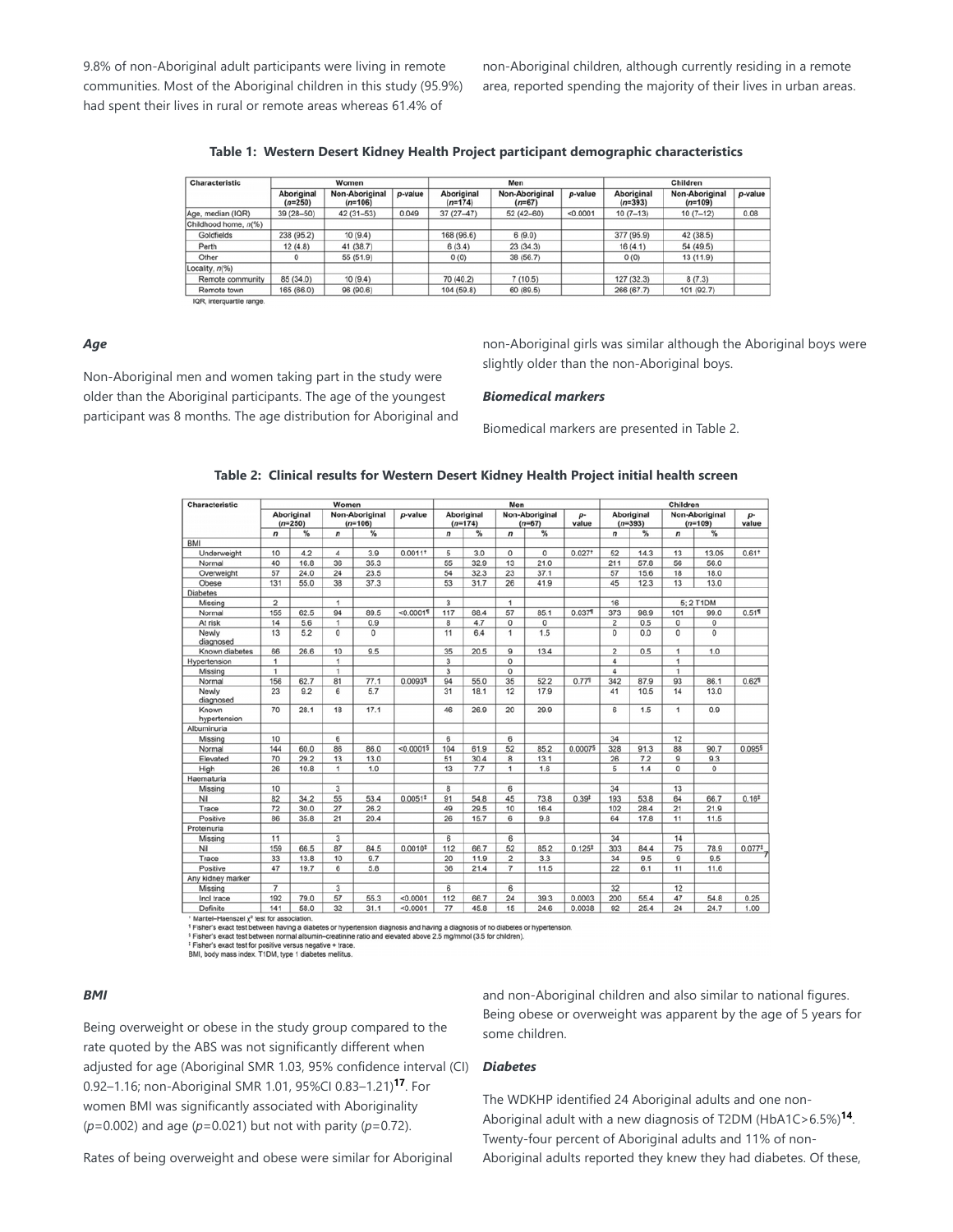54 Aboriginal and seven non-Aboriginal people had T2DM that was poorly controlled (HbA1C ≥7%). Aboriginal and non-Aboriginal adults in the WDKHP had a higher burden of diabetes than the ABS standard population<sup>6</sup> (Aboriginal SMR 2.23, 95%CI 1.86–2.66; non-Aboriginal SMR 2.00, 95%CI 1.22–3.09). Two non-Aboriginal children had type 1 diabetes; one non-Aboriginal and two Aboriginal child participants were known to have T2DM. The age of the youngest child with elevated HbA1c was 9 years.

Acanthosis nigricans was detected in 34.8% of Aboriginal women and 18.3% of Aboriginal men in the study. It was observed in 18.0% of Aboriginal girls and 10.2% of Aboriginal boys (*p*=0.032). Acanthosis nigricans was not seen in any children who were underweight. It was detected in 10% of children of normal weight, 23% of overweight children and 51% of obese children. The age of the youngest child with acanthosis nigricans was 2 years. It was detected in almost a quarter of children aged over 10 years. It was not recorded for non-Aboriginal participants as it is difficult to detect in people of Caucasian origin.

### *Infections*

Non-Aboriginal women were more likely to report skin infection than Aboriginal women (20.8%, *p*=0.023) but men reported similar rates of infection (15% (non-Aboriginal men) and 21% (Aboriginal men), *p*=0.33). Skin infection was most common in non-Aboriginal boys (30.2%) – twice as frequent as Aboriginal boys (13.5%, *p*=0.020) and Aboriginal (12.5%) and non-Aboriginal girls (13.5%). Skin infection was reported in all age groups.

### *Hypertension*

National figures predicted that between 19.5% and 23.0% of Aboriginal and non-Aboriginal adults would be hypertensive<sup>6,17</sup>. WDKHP rates (measured or on treatment) were 40.4% Aboriginal and 32.6% non-Aboriginal, with almost 20% of men and 8% of women not previously diagnosed found to be hypertensive. Hypertension rates were higher than the Australian population for Aboriginal women (SMR 1.90, 95%CI 1.54–2.31), Aboriginal men (SMR 1.83, 95%CI 1.46–2.28) and non-Aboriginal men (SMR 1.88, 95%CI 1.31–2.63) but not for non-Aboriginal women (SMR 1.26, 95%CI 0.83–1.85).

Sixty-two children (12%) were hypertensive, including six Aboriginal children and one non-Aboriginal child who were currently on treatment for hypertension. There was no difference in the rates of hypertension for Aboriginal and non-Aboriginal children.

### *Urine analysis*

**Albuminuria**: Elevated ACR was present at all ages from 2 to 16 years in both groups of children. Aboriginal adults had albuminuria (ACR >2.5 mg/mmol) at a similar rate to national figures, but non-Aboriginal adults had a higher rate than predicted<sup>18,19</sup>. The age of the youngest child with elevated ACR was 2 years; 8.6% of Aboriginal and 9.3% of non-Aboriginal children had ACR >3.4 mg/mmol. Five Aboriginal children had ACR>25 mg/mmol.

**Proteinuria**: Proteinuria (excluding trace) was found in 20% of Aboriginal adults and 8% of non-Aboriginal adults. There was a trend for higher rates in non-Aboriginal than Aboriginal girls (16% v 7.5%, *p*=0.096)

**Haematuria**: On POC urinalysis haematuria (excluding trace) was an unexpectedly common finding: 35.8% of Aboriginal women, 20.7% of non-Aboriginal women (*p*=0.004), 15.6% of Aboriginal men and 9% of non-Aboriginal men had haematuria. Haematuria (excluding trace) was found in 20.6% of Aboriginal girls, 13.7% of non-Aboriginal girls (*p*=0.32), 14.4% of Aboriginal boys (14.4%) and 4 of 45 non-Aboriginal boys (*p*=0.46). There was no significant difference between boys and girls (*p*=0.10). Apart from female gender there were no other significant predictors of haematuria (Aboriginality, obesity, age, hypertension, skin infection, ear infection, elevated ACR).

**Urine pH**: Low urine pH was a common finding: 77.4% of Aboriginal and non-Aboriginal adults and 64.2% of children had urine pH of 6 or less; there was no difference in this finding between Aboriginal and non-Aboriginal people.

# *Town versus community*

There was no difference in the prevalence of one or more elevated urinary markers for kidney disease (haematuria, proteinuria and/or elevated ACR) for adults or children living in the towns compared to those living in remote communities. Fifty-five percent of Aboriginal adults and 27.3% of non-Aboriginal adults living in town had at least one urinary marker of kidney disease compared to 46.4% of Aboriginal adults and 26.1% of non-Aboriginal adults living in remote communities (Aboriginal adults *p*=0.16; non-Aboriginal adults *p*=1). The WDKHP found 24.3% of Aboriginal children and 28.4% of non-Aboriginal children living in town had at least one urinary marker of kidney disease compared to 27.7% of Aboriginal children and one in seven non-Aboriginal children living in remote communities (Aboriginal children *p*=0.54; non-Aboriginal children *p*=0.67).

Comparison data for children are difficult to find but the ABS data suggest that 19% of Aboriginal adults<sup>6</sup> will have at least one marker of kidney disease and the rate for Aboriginal adults in remote areas may be up to 34%<sup>6</sup>.

# *Risk factors for renal disease and diabetes*

Table 3 shows the multivariate analysis of risk factors for the presence of biomarkers associated with T2DM and renal disease. For adults Aboriginality was a significant predictor for the appearance of all biomarkers. Risk of having diabetes was associated with Aboriginality, obesity and increasing age but there was no independent gender effect. The risk of having at least one biomarker of kidney disease was associated with Aboriginality and female gender but not independently with hypertension or obesity. Sampling occurred year round and environmental temperatures were 0–45ºC. There were no differences between communities, suggesting no association with environmental temperatures. Abnormalities on urinalysis were found even in the youngest children in this study.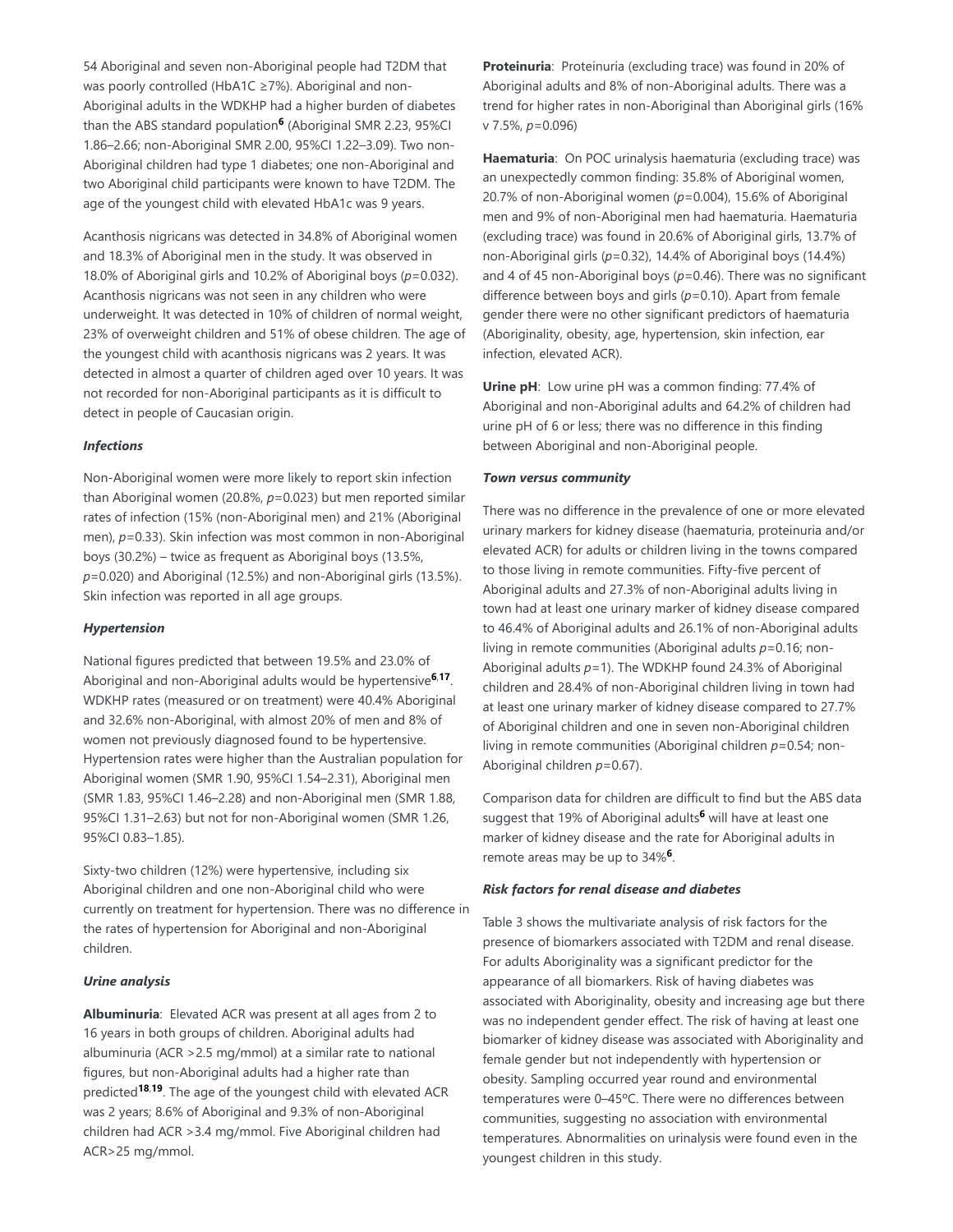# **Table 3: Western Desert Kidney Health Project results of multivariate analysis of risk factors and biomarkers of renal disease and type 2 diabetes in adults †**

| Variable                              | Hypertension            |          | <b>Diabetes</b>         |          | <b>ACR</b>              |          | Haematuria              |          | Proteinuria             |         | <b>Renal biomarkers</b> |          |
|---------------------------------------|-------------------------|----------|-------------------------|----------|-------------------------|----------|-------------------------|----------|-------------------------|---------|-------------------------|----------|
|                                       | <b>OR</b><br>(95%CI)    | p-value  | <b>OR</b><br>(95%CI)    | p-value  | <b>OR</b><br>(95%CI)    | p-value  | OR<br>(95%CI)           | p-value  | OR<br>(95%CI)           | p-value | OR<br>(95%CI)           | p-value  |
| Aboriginality                         | 1.96<br>$(1.29 - 3.01)$ | 0.0019   | 5.25<br>$(3.00 - 9.60)$ | < 0.0001 | 3.57<br>$(2.10 - 6.27)$ | < 0.0001 | 2.00<br>$(1.24 - 3.31)$ | 0.0035   | 2.81<br>$(1.49 - 5.72)$ | 0.0025  | 2.74<br>$(1.78 - 4.26)$ | < 0.0001 |
| Male                                  | 1.96<br>$(1.36 - 2.85)$ | 0.0004   |                         |          |                         |          |                         |          |                         |         |                         |          |
| Female                                |                         |          |                         |          |                         |          | 2.85<br>$(1.83 - 4.54)$ | < 0.0001 |                         |         | 1.71<br>$(1.18 - 2.51)$ | 0.0052   |
| Obesity (BMI >30<br>kq/m <sup>2</sup> | 2.13<br>$(1.48 - 3.08)$ | < 0.0001 | 1.59<br>$(1.04 - 2.44)$ | 0.032    |                         |          |                         |          |                         |         |                         |          |
| Age<br>(per 10 years)                 | 1.05<br>$(1.04 - 1.06)$ | < 0.0001 | 1.06<br>$(1.04 - 1.07)$ | < 0.0001 | 1.01<br>$(1.00 - 1.03)$ | 0.13     |                         |          |                         |         | 1.01<br>$(1.00 - 1.03)$ | 0.0495   |
| Community<br>versus town              |                         |          |                         |          |                         |          | 0.70<br>$(0.43 - 1.11)$ | 0.135    | 0.51<br>$(0.28 - 0.89)$ | 0.022   |                         |          |
| Hypertension                          |                         |          | 2.87<br>$(1.87 - 4.42)$ | < 0.0001 | 2.84<br>$(1.87 - 4.32)$ | < 0.0001 | 1.69<br>$(1.11 - 2.56)$ | 0.0515   | 2.35<br>$(1.43 - 3.89)$ | 0.0008  | 2.03<br>$(1.37 - 3.03)$ | 0.0005   |
| <b>Diabetes</b>                       |                         |          |                         |          | 3.95<br>$(2.49 - 6.32)$ | < 0.0001 |                         |          | 2.68<br>$(1.61 - 4.45)$ | 0.0001  | 2.38<br>$(1.50 - 3.79)$ | 0.0002   |

† No result indicates the variable was not significant at p<0.15 in the n<br>ACR, albumin–creatinine ratio. CI, confidence interval. OR, odds ratio

### **Discussion**

The development of renal disease and T2DM is likely to be multifactorial, and the early onset in some population groups suggests factors occurring during childhood, infancy and even before birth are important. Clinical indicators of the early onset of the disease process can be helpful in finding opportunities for intervention. This study used clinical measures with POC testing to look for early indicators of risk and found higher than predicted rates of T2DM and markers for kidney disease in both Australian Aboriginal and non-Aboriginal participants. The difference in rates of disease between Aboriginal and non-Aboriginal people was not nearly as marked as expected – this was interesting given that almost all the Aboriginal participants had spent most of their lives in rural or remote areas, but 91.5% of non-Aboriginal adult participants had grown up in urban settings and many were temporary residents. Ethnicity, therefore, might be less important than location or environmental factors.

The participants in this study might represent those subject to a 'perfect storm' of risk factors with exposure to novel environmental factors plus clustering of well known risk factors<sup>2</sup>. The towns and communities in this study fall into the 'remote' (Remoteness Area RA4) or 'very remote' RA5 groups and the lowest two Socio-Economic Indexes for Areas (SEIFA) score groups for relative disadvantage<sup>9</sup>. Poverty and remoteness might limit access to mitigating factors such as fresh foods, especially fruit and vegetables, work and exercise opportunities<sup>20,21</sup>.

Hyperinsulinism and progression to T2DM have been reported to be particular problems for Australian Aboriginal people and they start at a younger age than non-Aboriginal people<sup>22</sup>. Acanthosis nigricans is associated with T2DM, insulin resistance and impaired insulin response<sup>12,23</sup>. The WDKHP detected acanthosis nigricans in very young children and children of normal weight, suggesting that hyperinsulinism is occurring very early. Hyperinsulinism and T2DM contribute to the development and progression of other risk factors for renal disease – particularly hypertension, albuminuria and vascular disease<sup>24</sup>.

Hypertension is a risk factor for renal disease and contributes to increased mortality and morbidity in end-stage renal disease – so is both a cause and an effect of renal disease<sup>25</sup>. It has been

significantly and directly related to micro-albuminuria, which is an early indicator of renal disease<sup>26</sup>. This relationship has been demonstrated in the Aboriginal community<sup>27</sup>. National figures predicted that about 23% of Aboriginal and non-Aboriginal adults would have hypertension; the WDKHP found higher rates than expected for adults<sup>28,29</sup>. Little information is available about the prevalence or patterns of hypertension during childhood in Australia, although some studies in Indigenous communities have suggested hypertension is a problem beginning in childhood, with up to 12% of children having hypertension<sup>28,30-32</sup>. The WDKHP found the rate of hypertension in children was similar to other studies<sup>28</sup>.

Albuminuria, measured as ACR, was found even in very young children in this study and at higher rates than expected, especially for non-Aboriginal adults. Albuminuria has been found to be associated with other risk factors for renal disease: skin infection, a history of post-streptococcal glomerulonephritis, obesity, hypertension, hyperinsulinism and T2DM<sup>33</sup>. Albuminuria during childhood may be transient but there is little information about whether transient albuminuria is associated with increased risk of renal disease, although in a high risk population albuminuria in childhood may be associated with disease later in life<sup>24</sup>.

The present study revealed a higher rate of haematuria than predicted – 20% of people tested had haematuria (greater than trace). The cause and significance of this are not clear but a contributing factor may be exposure to toxins. Haematuria can occur as a result of inflammation, irritation or disruption of the uroepithelium anywhere along the renal tract. Nephritis (inflammation of the kidney), particularly following streptococcal disease, may be a significant risk factor for renal disease later in life<sup>34</sup>. Rates of skin infection in this study were lower than studies in Northern Australia where up to 48% of Aboriginal children have been reported to have skin infection<sup>35</sup>.

Environmental toxins might be important irritants of the urinary tract, causing haematuria. The drinking water in most of the study communities is heavily contaminated with nitrates and, in at least one community, uranium<sup>36,37</sup>. The WDKHP found that 30% of people in that community had haematuria greater than trace and a further 24% had a trace of blood detected in their urine – a total of 54% of people having some degree of haematuria, suggesting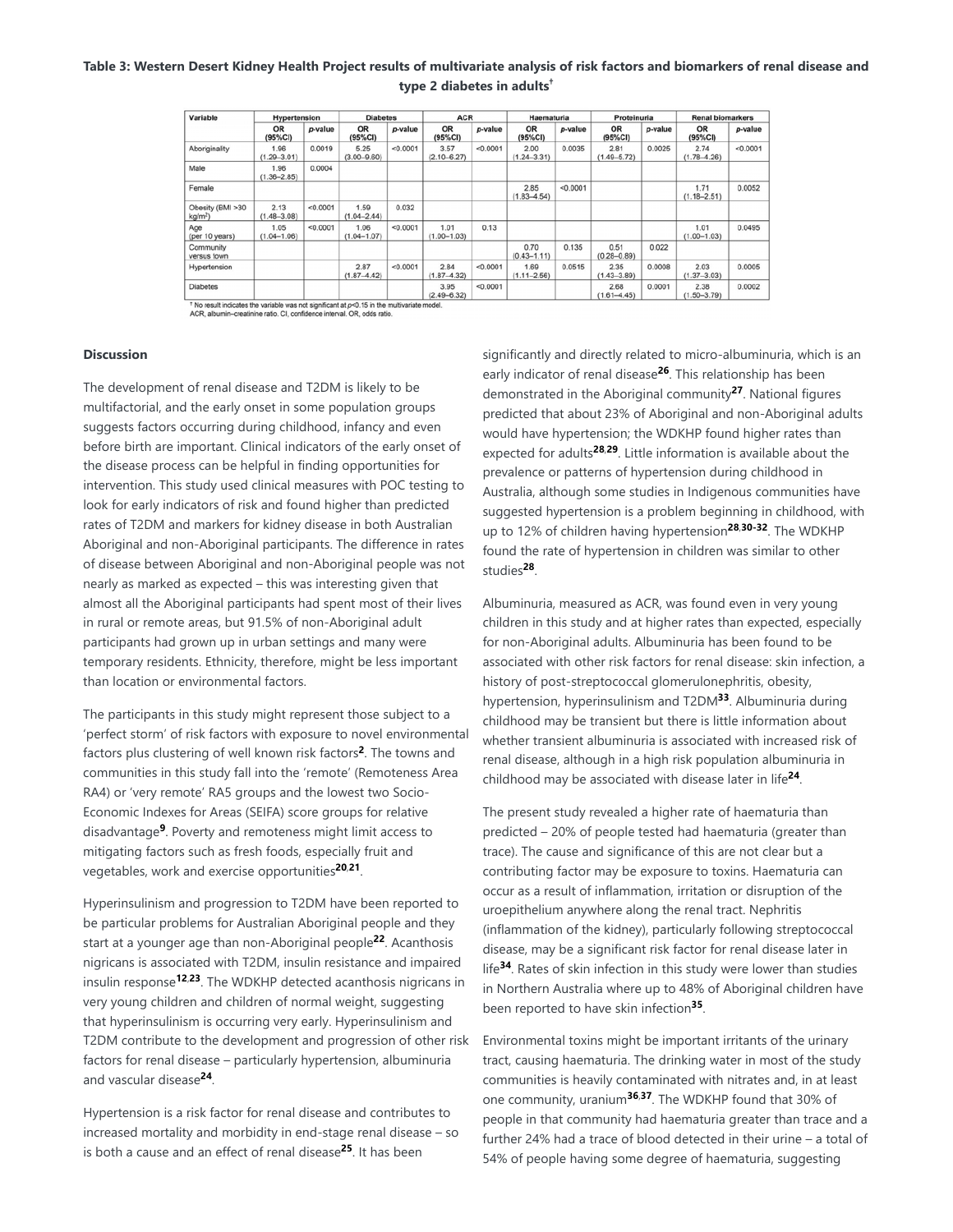irritation or inflammation in the renal tract. One of the effects of uranium ingestion is renal inflammation and damage, and this is exacerbated by the presence of nitrate and the formation of uranyl nitrate . **38**,**39**

More than 70% of participants in the WDKHP were found to have a urine pH of 6 or less, suggesting a renal response to metabolic acidosis. An acid load will result in metabolic acidosis as the body strives to maintain blood pH at all costs. Buffers are used initially and then renal excretion of acid (hydrogen ions) increases. Urine pH decreases but urine pH cannot decrease to less than about 5. When this limit is reached, urate and ammonia are formed to 'mop up' excess hydrogen ions<sup>40,41</sup>. Metabolic acidosis will stimulate the kidney to excrete hydrogen ions through the action of glutaminase and other enzymes in the renal tubules. The activity of these enzymes is governed, at least in part, by increased pituitary adrenocorticotropic hormone production. The increase in this hormone will result in increased cortisol and aldosterone production. These hormones act on the renal tubules to increase ammonia production to facilitate hydrogen ion loss. Excess cortisol promotes an increase in visceral fat, reducing the effectiveness of insulin and contributing to the development of insulin resistance and T2DM<sup>42</sup>. Aldosterone will stimulate the kidney to retain sodium and cause hydrogen ion and potassium loss<sup>43</sup>. In the kidney, metabolic acidosis results in a decrease in urinary citrate, increased urinary production of urate and ammonia and increased risk of renal stones. Renal stones, particularly uric acid and oxalate stones, have been found to be a particular problem in Australian Aboriginal people, especially children, from remote areas<sup>44,45</sup>.

Metabolic acidosis affects mitochondrial function in cells and can shorten mitochondrial life, resulting in shortened cell life. The acid load is concentrated in the kidneys, which will affect kidney cells in particular – contributing, ultimately, to renal failure<sup>40,41,46</sup>. This can be exacerbated by other factors such as low birth weight and small kidney size at birth, urinary and systemic infections, and stress with changes in cortisol–insulin–adrenalin pathways, smoking, diabetes and metabolic syndrome.

Metabolic acidosis causes a decrease in total body potassium and this will stimulate insulin secretion<sup>47</sup>. Metabolic acidosis, even relatively mild degrees of acidosis, reduces skeletal muscle sensitivity to insulin, contributing to insulin resistance<sup>48</sup>. Acidosis inhibits protein synthesis, which may increase the activity of growth factors and protein kinase c, increasing insulin-like growth factor, contributing to insulin resistance<sup>48,49</sup>.

An important question, therefore, is why people living in this remote area would have chronic metabolic acidosis. Heat stress has been suggested as a factor in chronic kidney disease in remote areas but this study found no difference in risk factors with changes in environmental temperatures. It is likely to be multifactorial, but water quality and the presence of potentially toxic contaminants, such as chloramine, nitrate<sup>50,51</sup> and uranium<sup>38</sup>, is a problem for many remote towns and communities, including those in this study<sup>36-38</sup>. The water from bores in the area is naturally contaminated with uranium and nitrate and often not filtered<sup>36,52</sup>. For most areas information on uranium levels in drinking water is not available.

For many years, including during this study, chloramine has been added as a disinfectant to municipal water supplies in the study region<sup>37,52</sup>. Chloramine, or ammonia left in the water after dissociation, in the presence of chlorine, may convert to ammonium chloride. Ammonium chloride is used therapeutically in the treatment of severe metabolic alkalosis to reduce the pH of the blood, so it can cause metabolic acidosis<sup>53</sup>.

Nitrates in drinking water can come from natural sources as a result of breakdown of organic material leaching into the groundwater and from the use of fertiliser. Many of the towns and communities in remote Australia are at risk from drinking water taken from bores that are contaminated with naturally occurring nitrates. For at least the last 10 years, 11 regional towns in Western Australia have been exempt from the drinking water safety guidelines due to the high level of nitrate contamination<sup>37,50,52</sup>. Many remote Aboriginal communities have only unfiltered or poorly filtered bore water, with nitrate levels in drinking water far in excess of the safety guidelines<sup>36,38</sup>. Nitrate and nitrite ingestion in food and water can contribute to metabolic acidosis as well as having effects through the actions of nitrosamines<sup>50</sup>. Nitrate and nitrite ingestion is associated with increased risk of many health effects including cancer, thyroid disease, T2DM, birth defects, non-alcoholic steatohepatitis (fatty liver), Alzheimer's disease, hypertension and cardiovascular disease<sup>51,54-56</sup>. The effects on acid-base balance, diabetes, hypertension and cardiovascular disease are likely to contribute to the risk of renal disease.

The role of drinking water quality in chronic disease is of interest internationally, with nitrate of particular interest<sup>51,56-58</sup>. In many places isolated nitrate contamination in drinking water is the result of fertiliser use but in Australia the natural presence of nitrate in ground water facilitates the leaching of other contaminants, such as uranium and other heavy metals, from underground deposits into the water<sup>38,51,59</sup>. High nitrate levels in drinking water are a marker of inadequate filtration so the risk of heavy metal contamination is significant. As discussed, some remote Aboriginal communities in Western Australia are known to have unacceptable levels of uranium in the drinking water but information about other potentially toxic contaminants is not currently available . **36**,**38**,**52**

### *Strengths and limitations*

The geographical and climatic challenges to conducting this study were great. However, despite small population sizes, high participation rates were ensured because of the extensive recruitment strategies employed. There was good participation from Aboriginal people and others who were exposed to the engagement strategies and came into direct contact with the study team, especially in the remote communities. The mobile clinics operated during daylight hours on weekdays, perhaps limiting participation of people living in the towns but working on mine sites and pastoral stations in the surrounding area, biasing the results particularly for the non-Aboriginal people. People working in the mines often work at mine sites at some distance from their home (fly in, fly out or drive in, drive out) and tend to stay at the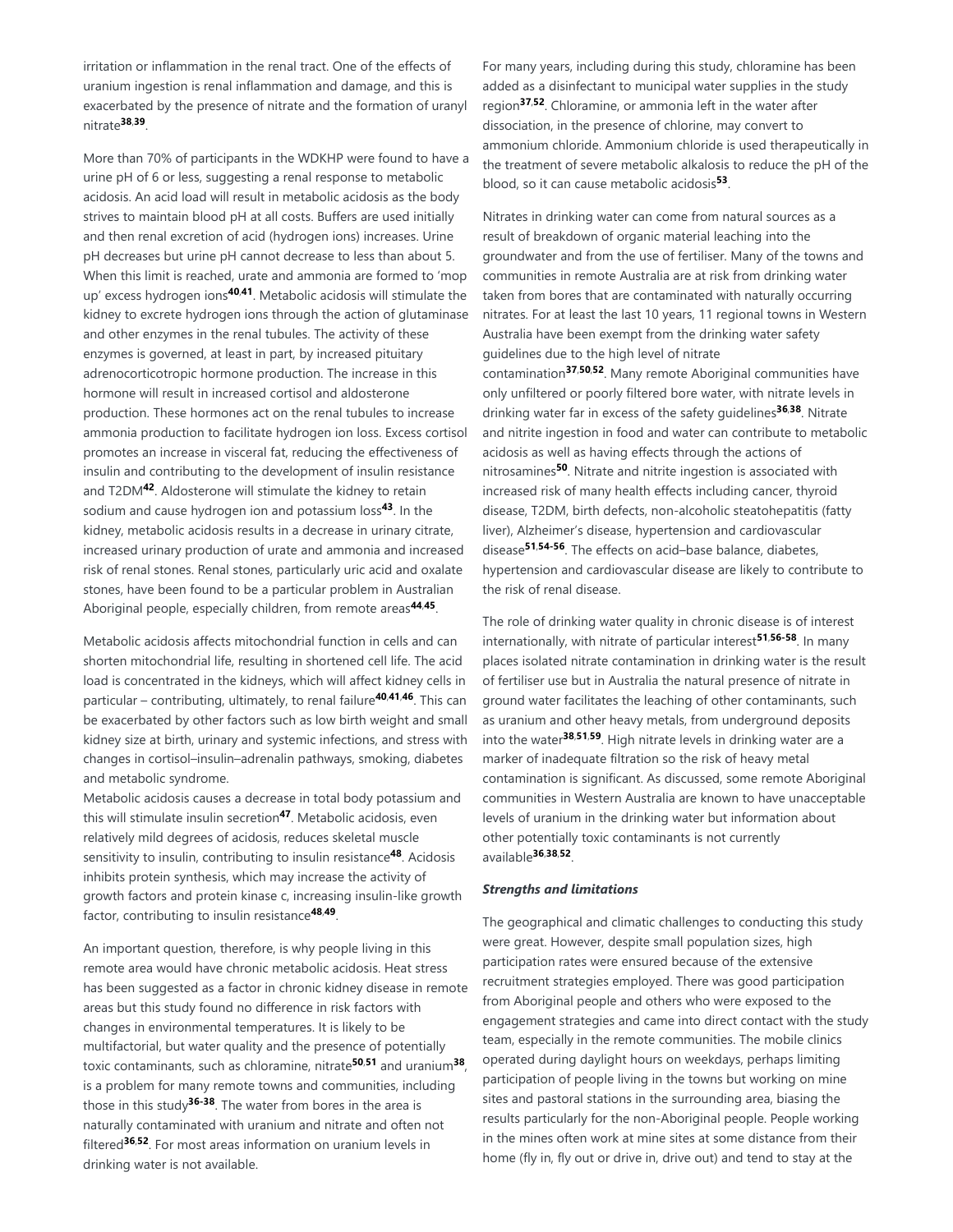mine site for the duration of their 'swing'. Thus, although counted in the ABS data, they were not present to participate in the study, reflected in the lower participation rate in the towns.

The unemployment rate for Aboriginal people in the area is very high, at least three times higher than for non-Aboriginal people, enabling higher participation from Aboriginal people<sup>60,61</sup>.

The climatic challenges caused an unexpected, and unavoidable, small, amount of data loss. Unfortunately repeating these clinical tests was not possible.

The participation of Aboriginal and non-Aboriginal people living in similar environmental and social conditions is important and has revealed that there is more similarity than expected, perhaps providing an opportunity to examine factors that might be lost in larger studies.

#### **Conclusion**

The WDKHP found higher than expected rates of markers for T2DM and kidney disease compared with national quoted figures for Aboriginal and non-Aboriginal adults and children, with Aboriginal women the highest risk group. There was no difference between participants living in regional towns and those living in remote Aboriginal communities. The rates for non-Aboriginal participants were, in general, much higher than expected. Exposures in common may be more important than ethnicity. The high prevalence of aciduria and haematuria found in this study suggest that factors contributing to a chronic metabolic acidosis and inflammation or irritation of the urinary tract need to be explored – and drinking water quality in this remote area may be a contributing factor. Many of the contributing factors are potentially modifiable – such as water quality, food supply, exercise opportunities and living conditions – offering scope for interventions to reduce the risk and burden of these diseases.

### *Acknowledgements*

**Western Desert Kidney Health Team**: Annette Stokes, Christine Jeffries-Stokes, Lachlan McDonald, Rachel Burgess, Andrew Hughes, Ruth Kelly, Samuel Stokes, Robin Kelly, Pearl Scott, Albert McKenzie, Adrian Schultz, Elizabeth Huriwai, Sharon Evans, Craig Sinclair, Emma Lalor, Katherine Stokes, Nick Larkins, Gemma Baines, Jeanne Daly, Linda Anderson, Priscilla Robinson and the staff of the Rural Clinical School of the University of Western Australia.

**Communities**: Laverton, Mt Margaret, Mulga Queen, Leonora, Menzies, Kurrawang, Coolgardie, Norseman, Coonana, Coolgardie, Tjuntjuntjarra and Wongutha Birni Aboriginal Corporation.

**Artists**: Steve Aiton, Ken Allen, Clare Bailey, Alison Dimer, James Gentle, Catherine Howard, Francis Italiano, Peter Keelan, Ruth Koedyk, Martin Meader, Phillipa O'Brien, Evelyn Roth, Suri Bin Saad, Matt Scurfield, Nalda Searles, Leticia Shaw, Rodney Stratton, Poppy Van Ord Granger and Cecile Williams.

**Volunteers**: Chong Chui Han, Ruth Monck, Lorraine Sholson, Geoffrey Stokes, Rebecca Stokes, Ada Stokes, Milly-anna Stokes, Tom Volkman, Anna Wills, Khiang Wai and the Students of the rural clinical schools of the University of Western Australia, University of Notre Dame and University of Tasmania.

**Delivery partners**: Rural Clinical School of WA, University of Western Australia, University of Notre Dame, Bega Garnbirringu Health Services Corporation, Goldfields Midwest Medicare Local and West Australian Country Health Service.

**Funding**: Australian Government Department of Health and Aging, The Australia Council for the Arts, Western Australian Department for Culture and the Arts, Healthway – The Health Promotion Foundation, Royalties for Regions, Lotterywest, BHP Billiton Nicklewest, JT Reid Foundation, Southern Cross Goldfields Ltd, Cape2Cape Motorcyclists.

**Academic support**: Jan Payne, Carol Bower, Deborah Lehmann, Shantidani Minz, Campbell Murdoch and Phil Reid.

# REFERENCES:

**1** Meguid El Nahas A, Bello AK. Chronic kidney disease: the global challenge. *Lancet* 2005; **365(9456):** 331-340. https://doi.org /10.1016/S0140-6736(05)17789-7

**2** Chen L, Magliano DJ, Zimmet PZ. The worldwide epidemiology of type 2 diabetes mellitus –present and future perspectives. *Nature Reviews Endocrinology* 2012; **8(4):** 228-336. https://doi.org /10.1038/nrendo.2011.183 PMid:22064493

**3** Australian Institute of Health and Welfare. *Chronic kidney disease.* Canberra: Australian Institute of Health and Welfare, 2018. Available: https://www.aihw.gov.au/reports-statistics/healthconditions-disability-deaths/chronic-kidney-disease/overview (Accessed 21 November 2019).

**4** Australian Institute of Health and Welfare. *Australia's health 2014.* Canberra: Australian Institute of Health and Welfare, 2014.

**5** Australian Institute of Health and Welfare. *Trends in Indigenous*

*mortality and life expectancy 2001–2015. Evidence from the Enhanced Mortality Database.* Cat. no. IHW 174. Canberra: Australian Institute of Health and Welfare, 2017.

**6** Australian Bureau of Statistics. *4727.0.55.003 – Australian Aboriginal and Torres Strait Islander Health Survey: biomedical results, 2012–13.* 2014. Available: http://www.abs.gov.au/AUSSTATS /abs@.nsf/DetailsPage/4727.0.55.0032012-13?OpenDocument (Accessed 26 June 2015).

**7** Australian Institute of Health and Welfare. *Chronic kidney disease: regional variation in Australia.* Canberra: Australian Institute of Health and Welfare, 2013.

**8** White A, Wong W, Sureshkumur P, Singh G. The burden of kidney disease in indigenous children of Australia and New Zealand, epidemiology, antecedent factors and progression to chronic kidney disease. *Journal of Paediatrics and Child Health* 2010; **46(9):** 504-509. https://doi.org/10.1111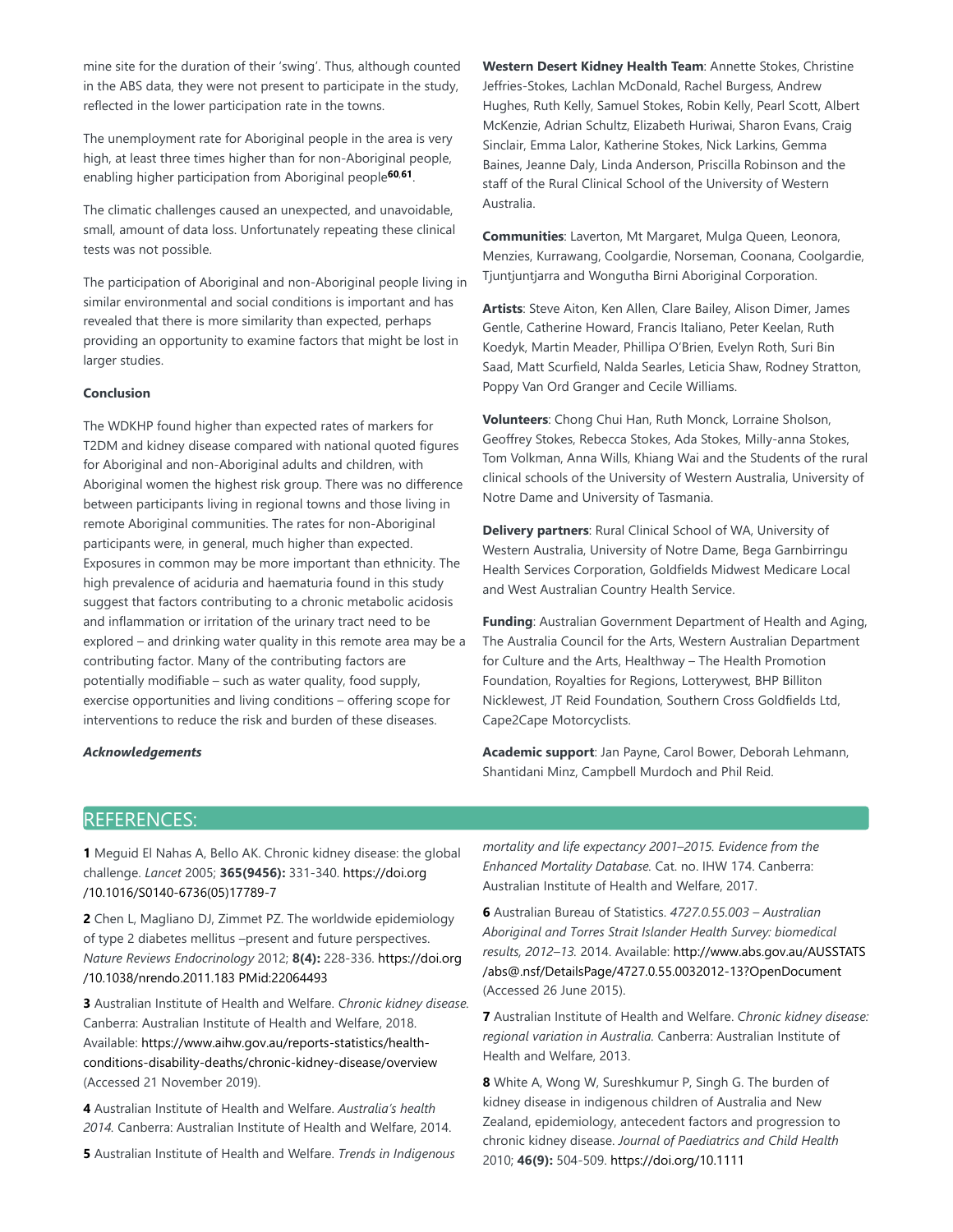### /j.1440-1754.2010.01851.x PMid:20854321

**9** Wood N, Newton B, Bineham N, Lockwood T. *Goldfields health profile.* Perth: Health Department of WA, 2012.

**10** Cass A, Cunningham J, Wang Z, Hoy W. Regional variation in the incidence of end-stage renal disease in Indigenous Australians. *Medical Journal of Australia* 2001; **175(1):** 24-27. https://doi.org /10.5694/j.1326-5377.2001.tb143507.x PMid:11476198

**11** Jeffries-Stokes C, Stokes A, McDonald L. Pulkurlkpa: the joy of research in Aboriginal communities. *Journal of Paediatrics and Child Health* 2015; **51(11):** 1054-1059. https://doi.org/10.1111 /jpc.13008 PMid:26541613

**12** Hermanns-Le T, Scheen A, Pierard GE. Acanthosis nigricans associated with insulin resistance: pathophysiology and management. *American Journal of Clinical Dermatology* 2004; **5(3):** 199-203. https://doi.org/10.2165/00128071-200405030-00008 PMid:15186199

**13** Cole TJ, Bellizzi MC, Flegal KM, Dietz WH. Establishing a standard definition for child overweight and obesity worldwide: international survey. *British Medical Journal* 2000; **320(7244):** 1240-1243. https://doi.org/10.1136/bmj.320.7244.1240 PMid:10797032

**14** Marley JV, Oh MS, Hadgraft N, Singleton S, Isaacs K, Atkinson D. Cross-sectional comparison of point-of-care with laboratory HbA(1)c in detecting diabetes in real-world remote Aboriginal settings. *BMJ Open* 2015; **5(3):** e006277. https://doi.org/10.1136 /bmjopen-2014-006277 PMid:25765020

**15** Kaelber DC, Pickett F. Simple table to identify children and adolescents needing further evaluation of blood pressure. *Pediatrics* 2009; **123(6):** e972-e974. https://doi.org/10.1542 /peds.2008-2680 PMid:19414519

**16** Australian Bureau of Statistics. *2011 census community profiles – Western Australia.* 2011. Available:

http://www.censusdata.abs.gov.au/census\_services/getproduct /census/2011/communityprofile/5?opendocument&navpos=220 (Accessed 21 November 2019).

**17** Australian Bureau of Statistics. *4338.0 – Profiles of Health, Australia, 2011-13: Children's risk factors.* 2013. Available: http://www.abs.gov.au/ausstats/abs@.nsf/Lookup/bySubject /4338.0~2011-13~MainFeatures~Children'sriskfactors~10010 (Accessed 28 March 2015).

**18** Atkins RC, Polkinghorne KR, Briganti EM, Shaw JE, Zimmet PZ, Chadban SJ. Prevalence of albuminuria in Australia: the AusDiab Kidney Study. *Kidney International Supplement* 2004; **(92):** S22- S24. https://doi.org/10.1111/j.1523-1755.2004.09206.x PMid:15485411

**19** Hoy W, McDonald SP. Albuminuria: marker or target in indigenous populations. *Kidney International Supplement* 2004; **(92):** S25-S31. https://doi.org/10.1111/j.1523-1755.2004.09207.x PMid:15485412

**20** Council of Australian Governments. *National strategy for food security in remote indigenous communities.* Canberra: Council of Australian Governments, 2009.

**21** Rowley KG, Daniel M, Skinner K, Skinner M, White GA, O'Dea K. Effectiveness of a community-directed 'healthy lifestyle' program in a remote Australian Aboriginal community. *Australian and New Zealand Journal of Public Health* 2007; **24(2):** 136-144. https://doi.org/10.1111/j.1467-842X.2000.tb00133.x PMid:10790932

**22** Azzopardi P, Brown AD, Zimmet P, Fahy RE, Dent GA, Kelly MJ, et al. Type 2 diabetes in young Indigenous Australians in rural and remote areas: diagnosis, screening, management and prevention. *Medical Journal of Australia* 2012; **197(1):** 32-36. https://doi.org /10.5694/mja12.10036 PMid:22762229

**23** Burke JP, Hale DE, Hazuda HP, Stern MP. A quantitative scale of acanthosis nigricans. *Diabetes Care* 1999; **22(10):** 1655-1659. https://doi.org/10.2337/diacare.22.10.1655 PMid:10526730

**24** Hoy WE, White AV, Tipiloura B, Singh G, Sharma SK, Bloomfield H, et al. The multideterminant model of renal disease in a remote Australian Aboriginal population in the context of early life risk factors: lower birth weight, childhood post-streptococcal glomerulonephritis, and current body mass index influence levels of albuminuria in young Aboriginal adults. *Clinical Nephrology* 2015; **83(7 Suppl 1):** 75-81. https://doi.org/10.5414/CNP83S075 PMid:25725247

**25** Walker R. General management of end stage renal disease – clinical review. *British Medical Journal* 1997; **315:** 1429-1432. https://doi.org/10.1136/bmj.315.7120.1429 PMid:9418093

**26** Cirillo M, Senigalliesi L, Laurenzi M, Alfieri R, Stamler J, Stamler R, et al. Microalbuminuria in nondiabetic adults: relation of blood pressure. body mass index, cholesterol levels and smoking: the Gubbio population study. *Archives of Internal Medicine* 1998; **158:** 1933-1939. https://doi.org/10.1001/archinte.158.17.1933 PMid:9759691

**27** McDonald P, Wang Z, Hoy W. Physical and biochemical predictors of death in an Australian Aboriginal cohort. *Clinical and Experimental Pharmacology and Physiology* 1999; **26:** 618-621. https://doi.org/10.1046/j.1440-1681.1999.03104.x PMid:10474776

**28** Haysom L, Williams R, Hodson EM, Lopez-Vargas PA, Roy LP, Lyle DM, et al. Natural history of chronic kidney disease in Australian Indigenous and non-Indigenous children: a 4-year population-based follow-up study. *Medical Journal of Australia* 2009; **190(6):** 303-306. https://doi.org/10.5694 /j.1326-5377.2009.tb02417.x PMid:19296810

**29** Australian Bureau of Statistics. *Australian Aboriginal and Torres Strait Islander people Health Survey first results, Australia, 2012–13.* 2014. Available: http://www.abs.gov.au/ausstats/abs@.nsf/Lookup /4727.0.55.001main+features902012-13 (Accessed 21 November 2019).

**30** Haysom L, Williams R, Hodson E, Lopez-Vargas P, Roy LP, Lyle D, et al. Risk of CKD in Australian indigenous and nonindigenous children: a population-based cohort study. *American Journal of Kidney Disease* 2009; **53(2):** 229-237. https://doi.org/10.1053 /j.ajkd.2008.08.004 PMid:18930569

**31** O'Dea K, Rowley KG. Macrovascular disease risk factors and insulin resistance in Aboriginal and Torres Strait Islander people.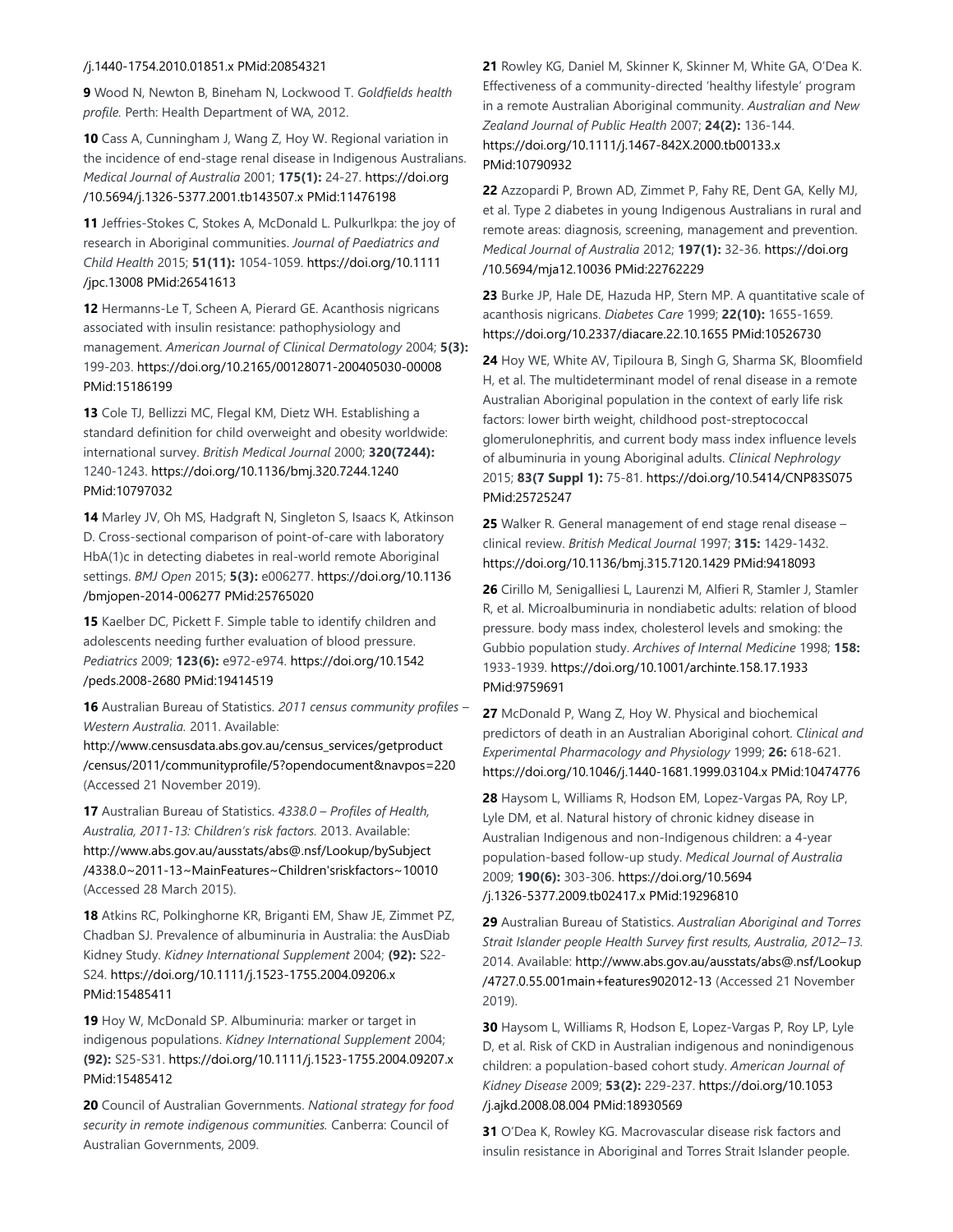*Journal of Diabetes and Its Complications* 2001; **16:** 9-16. https://doi.org/10.1016/S1056-8727(01)00195-7

**32** Hoy W, Rees M, Kile E, Matthews J, Wang Z. A new dimension to the Barker hypothesis. Low birthweight and susceptibility to renal disease. *Kidney International* 1999; **56:** 1072-1077. https://doi.org/10.1046/j.1523-1755.1999.00633.x PMid:10469376

**33** Wang Z, Hoy WE. The correlates of urinary albumin to creatinine ratio (ACR) in a high risk Australian aboriginal community. *BMC Nephrology* 2013; **14:** 176. https://doi.org /10.1186/1471-2369-14-176 PMid:23947772

**34** Hoy WE, White AV, Dowling A, Sharma SK, Bloomfield H, Tipiloura BT, et al. Post-streptococcal glomerulonephritis is a strong risk factor for chronic kidney disease in later life. *Kidney International* 2012; **81(10):** 1026-1032. https://doi.org/10.1038 /ki.2011.478 PMid:22297679

**35** Andrews RM, Kearns T, Connors C, Parker C, Carville K, Currie BJ, et al. A regional initiative to reduce skin infections amongst aboriginal children living in remote communities of the Northern Territory, Australia. *PLoS Neglected Tropical Diseases* 2009; **3(11):** e554. https://doi.org/10.1371/journal.pntd.0000554 PMid:19936297

**36** Auditor General of Western Australia. *Western Australian Auditor General's report – Delivering essential services to remote Aboriginal communities.* Perth: Office of the Auditor General Western Australia, 2015.

**37** Water Corporation. *Drinking water quality annual report data 01/07/2013 to 30/06/2014.* Perth: Government of Western Australia, 2014.

**38** Rajapakse J, Reiner-Smith S, Millar GJ, Grace P, Hutton A, Hoy W, et al. Unsafe drinking water quality in remote Western Australian Aboriginal communities. *Geographical Research* 2018; 1-11. https://doi.org/10.1111/1745-5871.12308

**39** Blantz RC. The mechanism of acute renal failure after uranyl nitrate. *Journal of Clinical Investigation* 1975; **55(3):** 621-635. https://doi.org/10.1172/JCI107970 PMid:1090637

**40** Alpern RJ. Trade-offs in the adaptation to acidosis. *Kidney International* 1995; **47(4):** 1205-1215. https://doi.org/10.1038 /ki.1995.171 PMid:7783420

**41** Alpern RJ, Sakhaee K. The clinical spectrum of chronic metabolic acidosis: homeostatic mechanisms produce significant morbidity. *American Journal of Kidney Disease* 1997; **29(2):** 291-302. https://doi.org/10.1016/S0272-6386(97)90045-7

**42** McCarty MF. Acid-base balance may influence risk for insulin resistance syndrome by modulating cortisol output. *Medical Hypotheses* 2005; **64(2):** 380-384. https://doi.org/10.1016 /j.mehy.2004.01.045 PMid:15607573

**43** Hall JE, Guyton Arthur C. *Guyton and Hall textbook of medical physiology. 13th ed.* Philadelphia, PA: Saunders/Elsevier, 2016.

**44** Baldwin DN, Spencer JL, Jeffries-Stokes CA. Carbohydrate intolerance and kidney stones in children in the Goldfields. *Journal of Paediatrics and Child Health* 2003; **39(5):** 381-385. https://doi.org/10.1046/j.1440-1754.2003.00159.x PMid:12887672

**45** Stumpers S, Thomson N. Review of kidney disease and urologic disorders among Indigenous people. *Australian Indigenous HealthInfoNet* 2013; **11:** 1-23.

**46** Khacho M, Tarabay M, Patten D, Khacho P, MacLaurin JG, Guadagno J, et al. Acidosis overrides oxygen deprivation to maintain mitochondrial function and cell survival. *Nature Communications* 2014; **5:** 3550. https://doi.org/10.1038 /ncomms4550 PMid:24686499

**47** Ganong W. *Review of medical physiology. 15th Edn.* New Haven, CT: Appleton and Lange, 1991.

**48** Souto G, Donapetry C, Calvino J, Adeva MM. Metabolic acidosis-induced insulin resistance and cardiovascular risk. *Metabolic Syndrome and Related Disorders* 2011; **9(4):** 247-253. https://doi.org/10.1089/met.2010.0108 PMid:21352078

**49** Adrogue HJ, Chap Z, Okuda Y, Michael L, Hartley C, Entman M, et al. Acidosis-induced glucose intolerance is not prevented by adrenergic blockade. *American Journal of Physiology* 1988; **255(6 Pt 1):** E812-E823. https://doi.org/10.1152/ajpendo.1988.255.6.E812 PMid:3144181

**50** Environmental Health Directorate. *Nitrate in drinking water.* Perth: Environmental Health Directorate, Department of Health WA, 2011.

**51** Damania R, Desbureaux S, Rodella AS, Russ J, Zaveri E. *Quality unknown – the invisible water crisis.* Washington DC: World Bank Group, 2019. https://doi.org/10.1596/978-1-4648-1459-4

**52** Water Corporation. *Drinking water quality annual report 2017–18.* Perth: Water Corporation, Government of Western Australia, 2018.

**53** Martin WJ, Matzke GR. Treating severe metabolic alkalosis. *Clinical Pharmacology* 1982; **1(1):** 42-48.

**54** Feskens EJ, Sluik D, van Woudenbergh GJ. Meat consumption, diabetes, and its complications. *Current Diabetes Reports* 2013; **13(2):** 298-306. https://doi.org/10.1007/s11892-013-0365-0 PMid:23354681

**55** Tong M, Neusner A, Longato L, Lawton M, Wands JR, de la Monte SM. Nitrosamine exposure causes insulin resistance diseases: relevance to type 2 diabetes mellitus, non-alcoholic steatohepatitis, and Alzheimer's disease. *Journal of Alzheimer's Disease* 2009; **17(4):** 827-844.

**56** Ward MH, Jones RR, Brender JD, de Kok TM, Weyer PJ, Nolan BT, et al. Drinking water nitrate and human health: an updated review. *International Journal of Environmental Research and Public Health* 2018; **15(7):** 1557. https://doi.org/10.3390/ijerph15071557 PMid:30041450

**57** Siriwardhana EA, Perera PA, Sivakanesan R, Abeysekara T, Nugegoda DB, Weerakoon K, et al. Diminished disease progression rate in a chronic kidney disease population following the replacement of dietary water source with quality drinking water: a pilot study. *Nephrology (Carlton)* 2018; **23(5):** 430-437. https://doi.org/10.1111/nep.13051 PMid:28370958

**58** Wasana HM, Aluthpatabendi D, Kularatne WM, Wijekoon P, Weerasooriya R, Bandara J. Drinking water quality and chronic